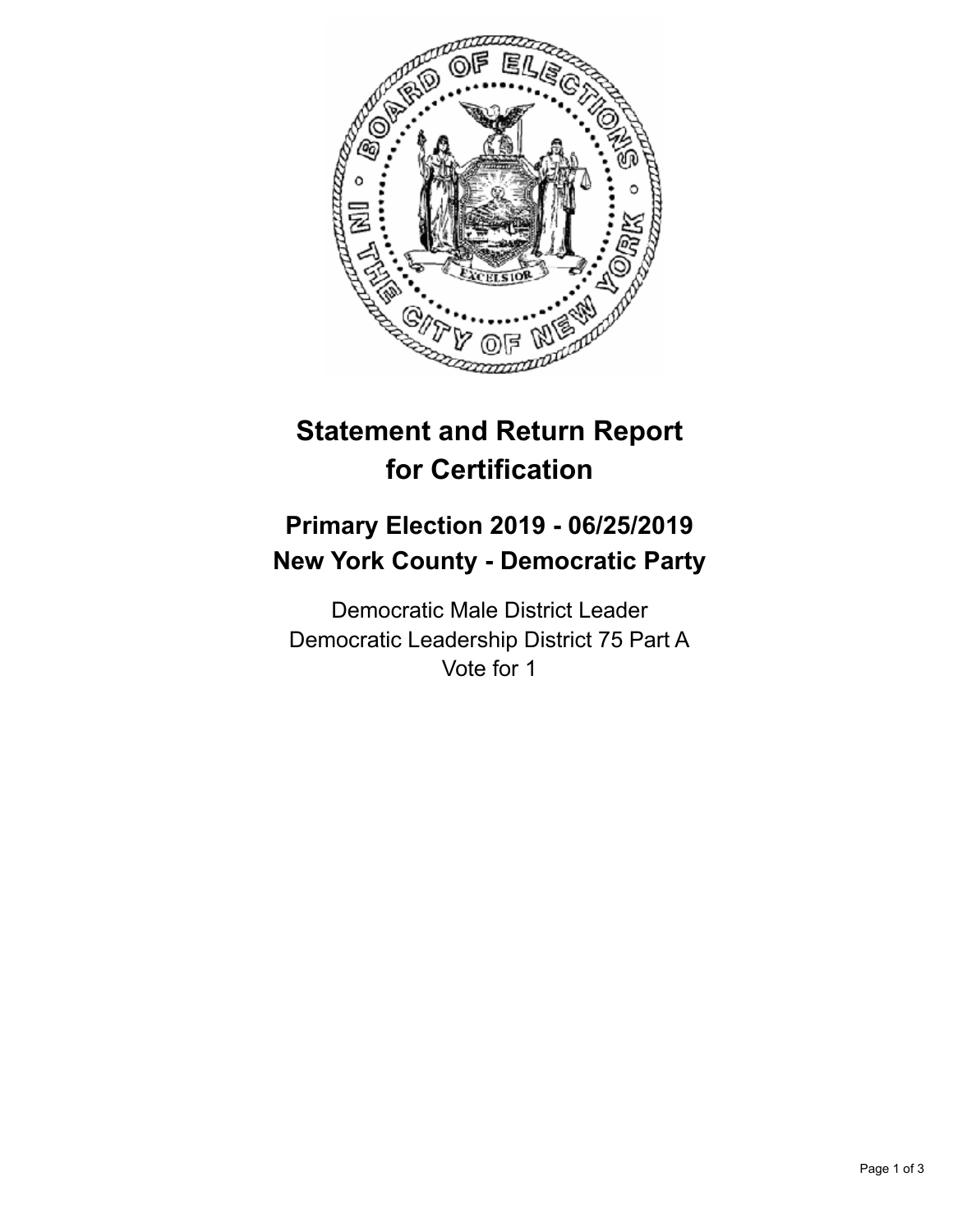

## **Assembly District 75**

| PUBLIC COUNTER                                           | 1,783        |
|----------------------------------------------------------|--------------|
| MANUALLY COUNTED EMERGENCY                               | 0            |
| ABSENTEE / MILITARY                                      | 114          |
| <b>AFFIDAVIT</b>                                         | 2            |
| <b>Total Ballots</b>                                     | 1,899        |
| Less - Inapplicable Federal/Special Presidential Ballots | 0            |
| <b>Total Applicable Ballots</b>                          | 1,899        |
| <b>MATTHEW BOND</b>                                      | 539          |
| STEVEN D. SKYLES-MULLIGAN                                | 1,139        |
| COREY JOHNSON (WRITE-IN)                                 |              |
| DAVID H. COHEN (WRITE-IN)                                |              |
| DONALD J. TRUMP (WRITE-IN)                               | 1            |
| FRAN SMYTH (WRITE-IN)                                    | $\mathbf{1}$ |
| KIM OLIVER (WRITE-IN)                                    | 1            |
| STEPHEN COLBERT (WRITE-IN)                               | 1            |
| UNATTRIBUTABLE WRITE-IN (WRITE-IN)                       | 4            |
| <b>Total Votes</b>                                       | 1,688        |
| Unrecorded                                               | 211          |